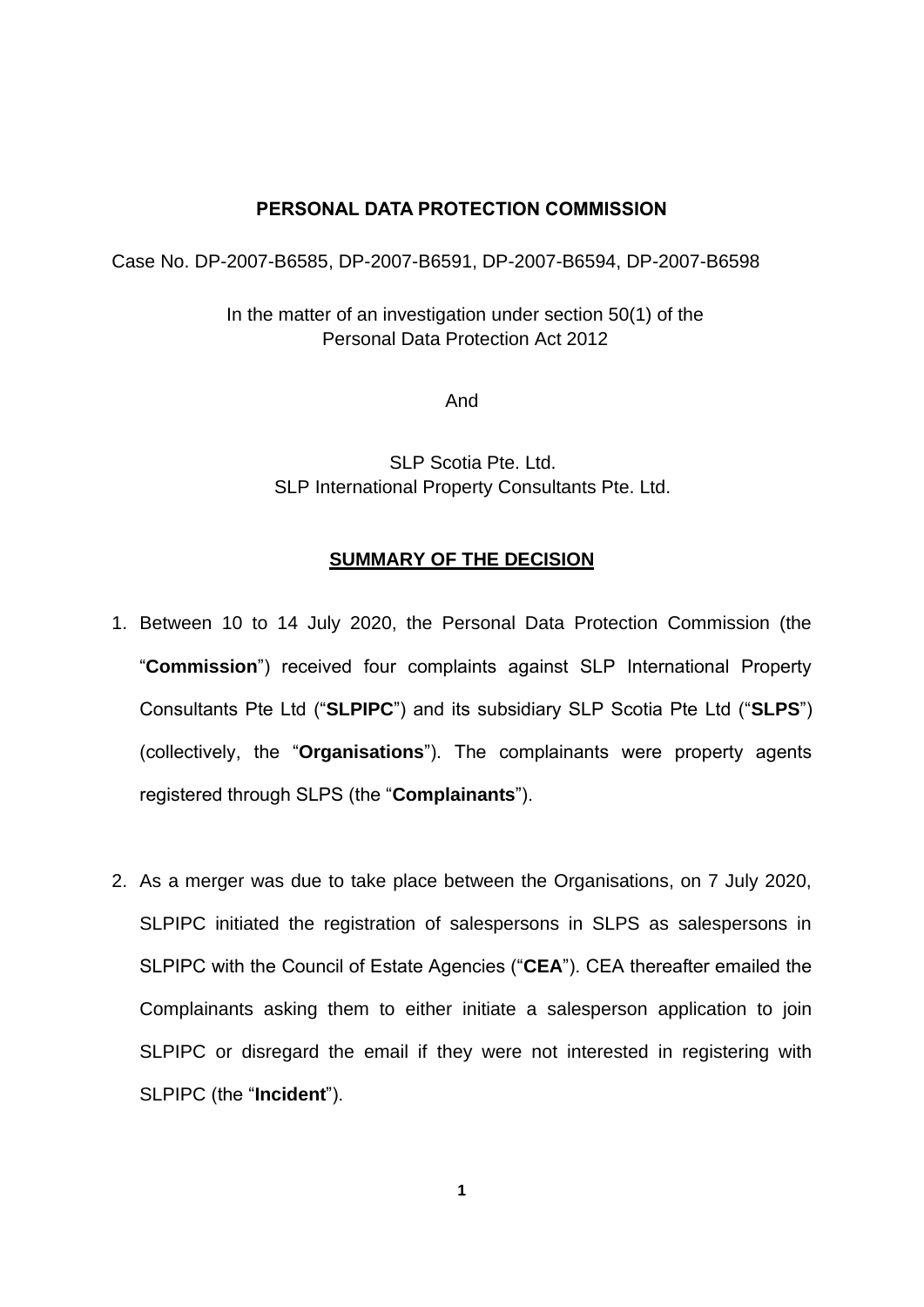- 3. The Complainants alleged that:
	- a. they had not consented to be contacted for such purposes; and
	- b. SLPS had improperly disclosed their personal data (including NRIC number, date of birth, and home address) to SLPIPC, and SLPIPC had in turn improperly disclosed the data to CEA.
- 4. CEA is the entity which administers the registration of salespersons (such as the Complainants) under the Estate Agents Act 2010 ("**EAA**"). Pursuant to section 29(1) of the EAA, a person may not act as a salesperson for any estate agent unless he or she is registered; the said register is maintained by the CEA pursuant to section 36 of the EAA. Further, under section 40(1) of the EAA, a salesperson may not be registered to act as a salesperson for more than one estate agent at any one time.
- 5. SLPIPC disclosed the personal data of the Complainants to CEA for the purposes of the change in registration from SLPS to SLPIPC. In doing so, SLPIPC was complying with its obligations under the EAA. The disclosure by SLPIPC to CEA was therefore not in breach of any of the provisions of the Personal Data Protection Act 2012 ("**PDPA**"), as under section 4(6) of the PDPA, obligations of a party under other written law take precedence over obligations under the PDPA.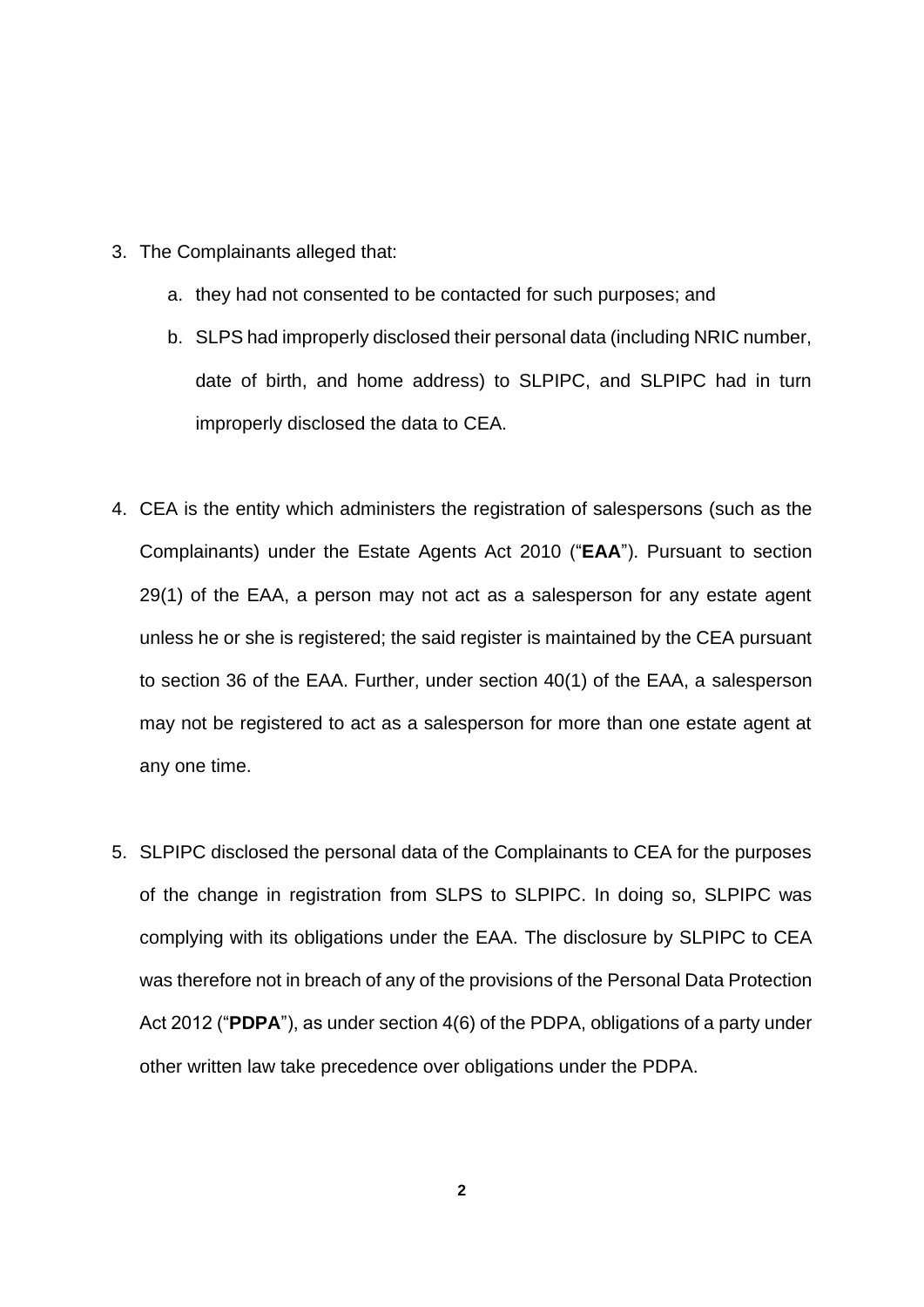- 6. The Commission's investigation focused on whether the Organisations had breached the Consent Obligation under section 13 of the PDPA in relation to:
	- a. the disclosure of the Complainants' personal data by SLPS to SLPIPC; and
	- b. the collection of the said data by SLPIPC from SLPS.
- 7. Investigations revealed that the Complainants had each, individually and separately, signed an agreement with SLPS ("**Associate's Agreement**") in which they had provided their consent for disclosure of their personal data in specific circumstances. Notably:
	- a. Clause 24 of the Associate's Agreement provided that the Complainants consented to SLPS collecting, using and/or disclosing their personal data for one or more of the "Company Purposes".
	- b. "Company Purposes" as defined in the Associate's Agreement included disclosure of the Complainants' personal data to SLPS' related corporations, to facilitate and administer the real estate brokerage services to be provided by the Complainants under the Associate's Agreement.
	- c. As SLPS was a subsidiary of SLPIPC, both Organisations were "related corporations" for the purposes of the Associate's Agreement.
- 8. The disclosure and collection of the Complainants' personal data had been carried out because of an upcoming merger between the Organisations, for business reasons. With the move towards merger at the material time, the Complainants had